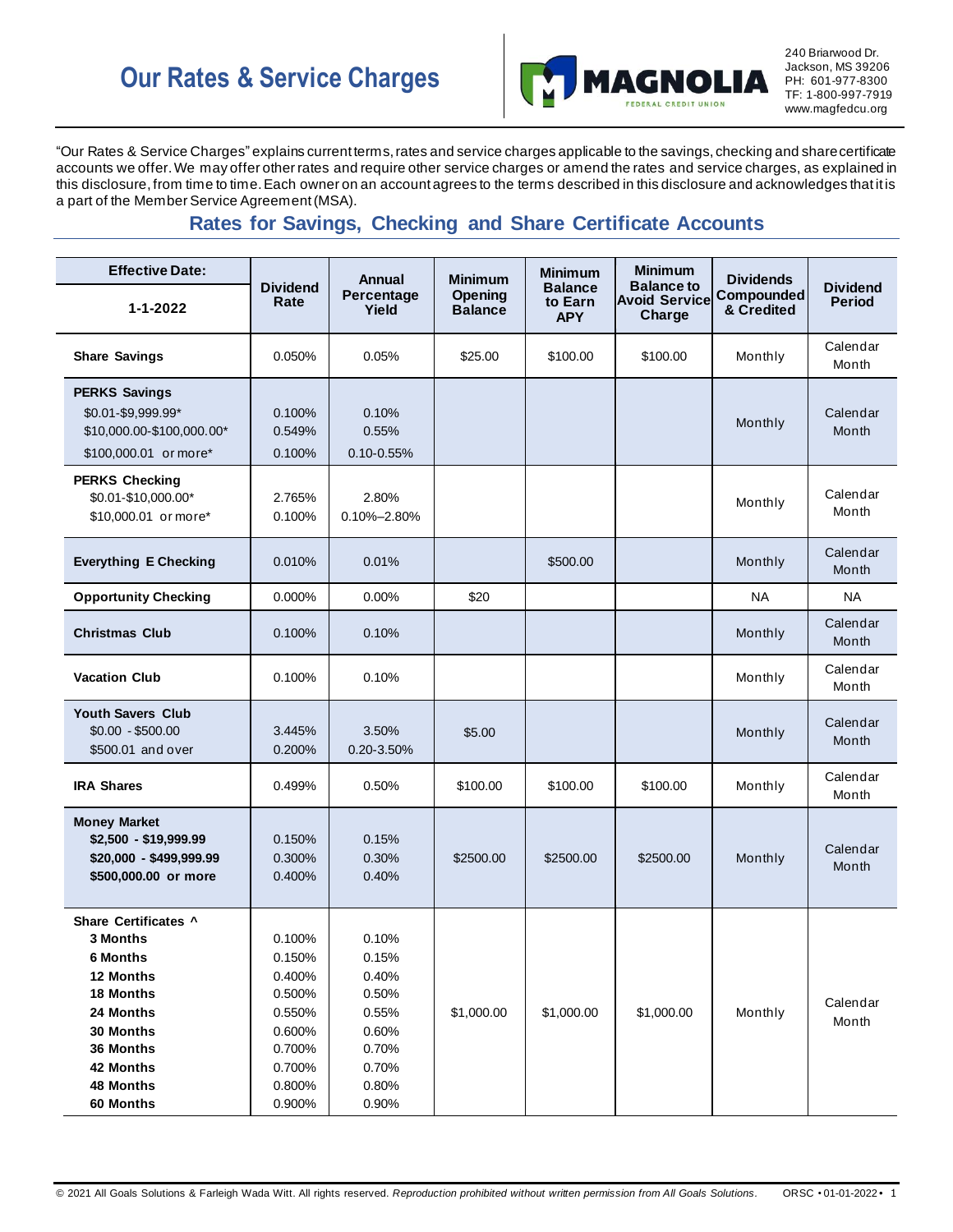| <b>Effective Date:</b>             |                         | Annual              | <b>Minimum</b>            | <b>Minimum</b>                          | <b>Minimum</b>                                      | <b>Dividends</b>                |                                  |
|------------------------------------|-------------------------|---------------------|---------------------------|-----------------------------------------|-----------------------------------------------------|---------------------------------|----------------------------------|
| $1 - 1 - 2022$                     | <b>Dividend</b><br>Rate | Percentage<br>Yield | Opening<br><b>Balance</b> | <b>Balance</b><br>to Earn<br><b>APY</b> | <b>Balance to</b><br><b>Avoid Service</b><br>Charge | <b>Compounded</b><br>& Credited | <b>Dividend</b><br><b>Period</b> |
| Jumbo Share Certificates ^         |                         |                     |                           |                                         |                                                     |                                 |                                  |
| 3 Months                           | 0.200%                  | 0.20%               |                           |                                         |                                                     |                                 |                                  |
| 6 Months                           | 0.250%                  | 0.25%               |                           |                                         |                                                     |                                 |                                  |
| 12 Months                          | 0.500%                  | 0.50%               |                           |                                         |                                                     |                                 |                                  |
| 18 Months                          | 0.600%                  | 0.60%               |                           |                                         |                                                     |                                 | Calendar                         |
| 24 Months                          | 0.650%                  | 0.65%               | \$100,000.00              | \$100,000.00                            | \$100,000.00                                        | Monthly                         | Month                            |
| 30 Months                          | 0.700%                  | 0.70%               |                           |                                         |                                                     |                                 |                                  |
| 36 Months                          | 0.800%                  | 0.80%               |                           |                                         |                                                     |                                 |                                  |
| 42 Months                          | 0.800%                  | 0.80%               |                           |                                         |                                                     |                                 |                                  |
| 48 Months                          | 0.900%                  | 0.90%               |                           |                                         |                                                     |                                 |                                  |
| 60 Months                          | 1.000%                  | 1.00%               |                           |                                         |                                                     |                                 |                                  |
| Kidicate Share Certifi-<br>cates** | 2.049%                  | 2.069%              | \$100.00                  | \$100.00                                | \$100.00                                            | Monthly                         | Calendar<br>Month                |
| 24 Months                          |                         |                     |                           |                                         |                                                     |                                 |                                  |
| <b>IRA Share Certificates</b>      |                         |                     |                           |                                         |                                                     |                                 |                                  |
| 3 Months                           | 0.100%                  | 0.10%               |                           |                                         |                                                     |                                 |                                  |
| 6 Months                           | 0.150%                  | 0.15%               |                           |                                         |                                                     |                                 |                                  |
| 12 Months                          | 0.400%                  | 0.40%               |                           |                                         |                                                     |                                 |                                  |
| 18 Months                          | 0.500%                  | 0.50%               |                           |                                         |                                                     |                                 | Calendar                         |
| 24 Months                          | 0.550%                  | 0.55%               | \$1,000.00                | \$1,000.00                              | \$1,000.00                                          | Monthly                         | Month                            |
| 30 Months                          | 0.600%                  | 0.60%               |                           |                                         |                                                     |                                 |                                  |
| 36 Months                          | 0.700%                  | 0.70%               |                           |                                         |                                                     |                                 |                                  |
| 42 Months                          | 0.700%                  | 0.70%               |                           |                                         |                                                     |                                 |                                  |
| <b>48 Months</b>                   | 0.800%                  | 0.80%               |                           |                                         |                                                     |                                 |                                  |
| 60 Months                          | 0.900%                  | 0.90%               |                           |                                         |                                                     |                                 |                                  |

^Member to receive 0.25% APY "Relationship Bonus Rate" with active checking account or Visa®, or loan or LOC with balance greater than \$5,000. Special rate certificates not eligible for "Relationship Bonus Rate".

\*PERKS savings accounts with balances below \$10,000 receive a monthly dividend of 0.10% APY. Accounts with balances of \$10,000 or more receive a monthly dividend of 0.55% APY on balances up to \$100,000 and 0.10% APY on the portion of balances over \$100,000. PERKS checking accounts receive a dividend of 2.80% APY on balances up to \$10,000 and 0.10% APY on the portion of balances over \$10,000.

\*\* Kidicate Share Certificates have a maximum balance of \$10,000.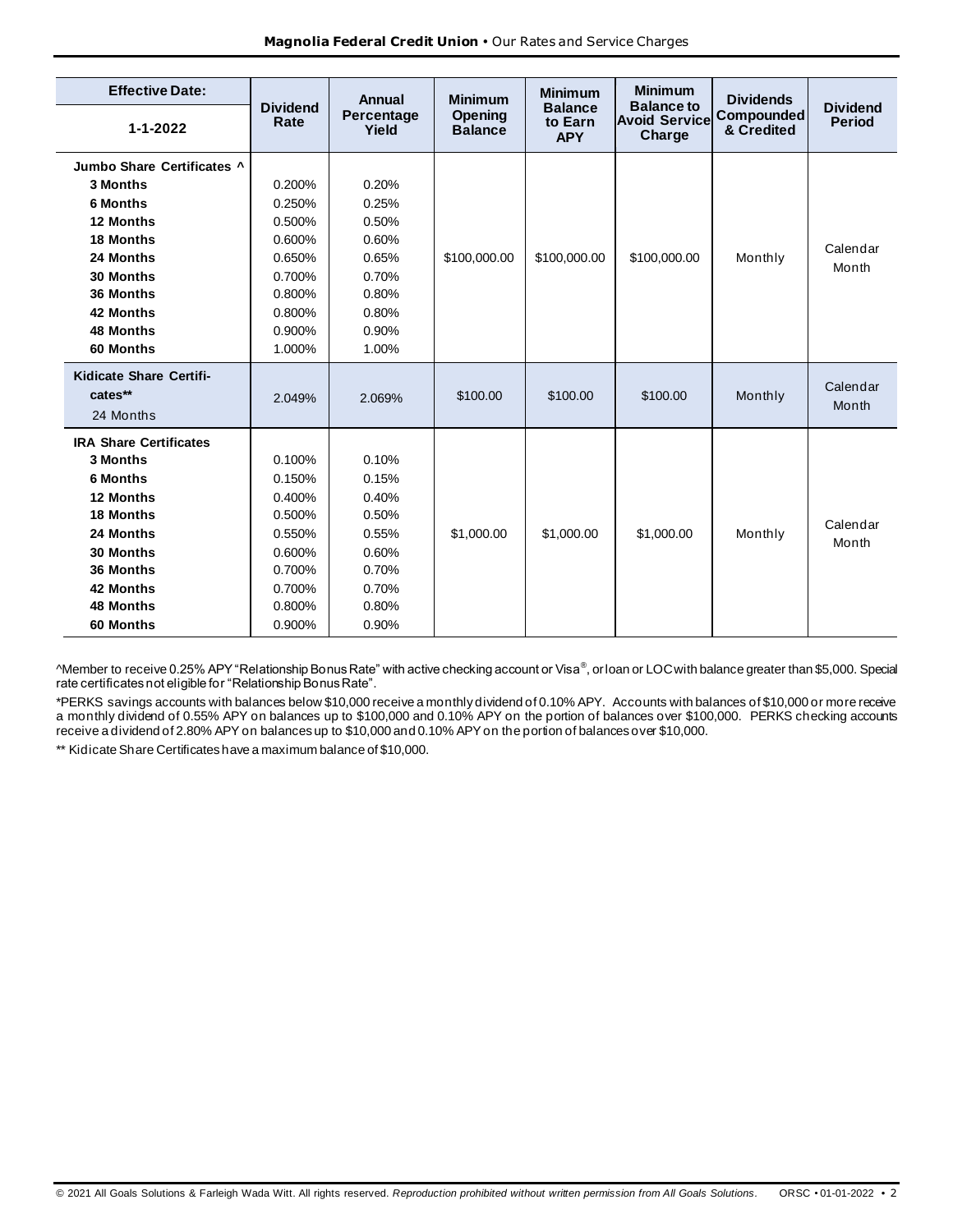# **Explanation of Rates & Service Charges**

As explained in the MSA, "Our Rates & Service Charges" applies to all the accounts we offer. Except as specifically described, the following terms apply to all of the accounts you have with us.

# **1. Rate Information**

The Dividend Rate and Annual Percentage Yield on the accounts are set forth above. For all accounts except certificates, the Dividend Rate and Annual Percentage Yield may change monthly as determined by the Board of Directors. Money Market accounts are tiered rate accounts. The Dividend Rate for a particular tier will apply to the entire account balance if the account balance is within the balance range for that tier. The Dividend Rates and Annual Percentage Yields are the prospective rates as of the effective date shown above.

For Certificate Accounts, the Dividend Rate and Annual Percentage Yield are fixed and will be in effect for the term of the account. For Certificate accounts, the Annual Percentage Yield is based on an assumption that dividends will remain on deposit until maturity. A withdrawal of dividends will reduce earnings.

PERKS accounts are Tiered Rate accounts. The dividend rate for a particular tier will apply only to that portion of the account balance that falls within that tier.

The Annual Percentage Yield (APY) disclosed on PERKS accounts assume that dividends earned in PERKS accounts compound.

# **2. Nature of Dividends**

Dividends are paid from current income and available earnings after required transfers to reserves at the end of a dividend period. The Dividend Rate and Annual Percentage Yield identified above are the rates and yields for the last dividend period, as shown above.

## **3. Compounding and Crediting**

Dividends will be compounded and credited as set forth above. For dividend bearing accounts, the Dividend Period begins on the first calendar day of the period and ends on the last calendar day of the period. Dividends will be credited to the account on the last day of the month.

# **4. Accrual of Dividends**

Dividends will begin to accrue on noncash deposits (e.g., checks) on the business day you make the deposit to an account you have with us. If you terminate the account before accrued dividends are credited, accrued dividends will not be paid.

# **5. Balance Information**

The minimum balance required to open each account and earn the stated Annual Percentage Yield is set forth above. If you do not maintain the minimum balance, you will not earn the stated Annual Percentage Yield. For all dividend bearing accounts, dividends are calculated by using the Average Daily Balance method, which applies a periodic rate to the average daily balance in the account for the period. The average daily balance is computed by adding the balance in the account for each day in the period and dividing that figure by the amount of days in the period.

# **6. Account Limitations**

For Money Market accounts, no more than six withdawals by check or in person may be made each month. The minimum withdrawal amount is \$500.00. For a Christmas Club account, the entire balance will be paid to you by check or transferred to another account with us on or after November 1 and the account will remain open. If any withdrawal is made from this account before the end of the club term, then a service charge may be assessed.

# **7. Certificate Account Features**

## **a. Account Limitations**

After you start the account, you may not make additional deposits to a Certificate Account.

# **b. Maturity**

The Certificate Account you have with us will mature on the maturity date identified on your Account Receipt or Renewal Notice.

### **c. Early Withdrawal Penalty**

We may impose a penalty if you withdraw any of the principal of the Certificate Account before the maturity date.

**1) Amount of Penalty.** For certificates with a term of one year or less, the amount of the early withdrawal penalty is 30 days dividends calculated on the amount withdrawn. For certificates with a term of more than one year, the amount of the early withdrawal penalty is 90 days dividends calculated on the amount withdrawn.

**2) How the Penalty Works.** The penalty is calculated as a forfeiture of part of the interest that has been or would be earned at the nominal interest rate on the account. It applies whether or not the interest has been earned. In other words, if the account has not yet earned enough interest or if the interest has already been paid, the penalty will be deducted from the principal.

**3) Exceptions to Early Withdrawal Penalties.** At our option, we may pay the account before maturity without imposing an early withdrawal penalty under the following circumstances: when an account owner dies or is determined legally incompetent by a court or other body of competent jurisdiction.

### **d. Renewal Policy**

Certificate accounts are automatically renewable accounts. Automatically renewable accounts will renew for another term upon maturity at the then-current rate. There is a 10-day grace period following the maturity of this account to withdraw the funds without penalty.

### **e. Nontransferable/Nonnegotiable**

The account(s) you have with us is/are nontransferable and nonnegotiable. This means that an account and the funds in the account may not be pledged to secure any obligation of an owner, except obligations with the Credit Union.

# **8. Opportunity Checking Features**

Opportunity Checking accounts require a \$20 minimum opening deposit. There is a \$15 monthly service charge with direct deposit, \$20 per month service charge without direct deposit. If after 12 consecutive months the account has remained in good standing, you may request a one-time service charge refund of \$100.

# **9. PERKS Account Features**

There is a limit of one PERKS account per member. No commercial accounts may participate in this program. The following features are unique to PERKS accounts:

### **a. Account Qualifications.**

In order to earn the Qualifying Rate for the dividend period specified in the schedule above and to qualify for additional benefits as described herein for a particular monthly qualification cycle, PERKS accounts must satisfy the following requirements: 1) a minimum of 15 debit card transactions post and clear to the account; 2) you receive your monthly statement electronically; and 3) at least one direct deposit, ACH debit, or ACH credit posts and clears the account. Transactions may take one or more banking days from the date the transaction was made to post to the account. Transactions that have been initiated but not posted as of the end of the cycle will not count as a qualifying transaction for that cycle (but will count in the following cycle when they post). PERKS Savings accounts must be linked to a PERKS Checking account. If the linked checking account satisfies the qualification requirements for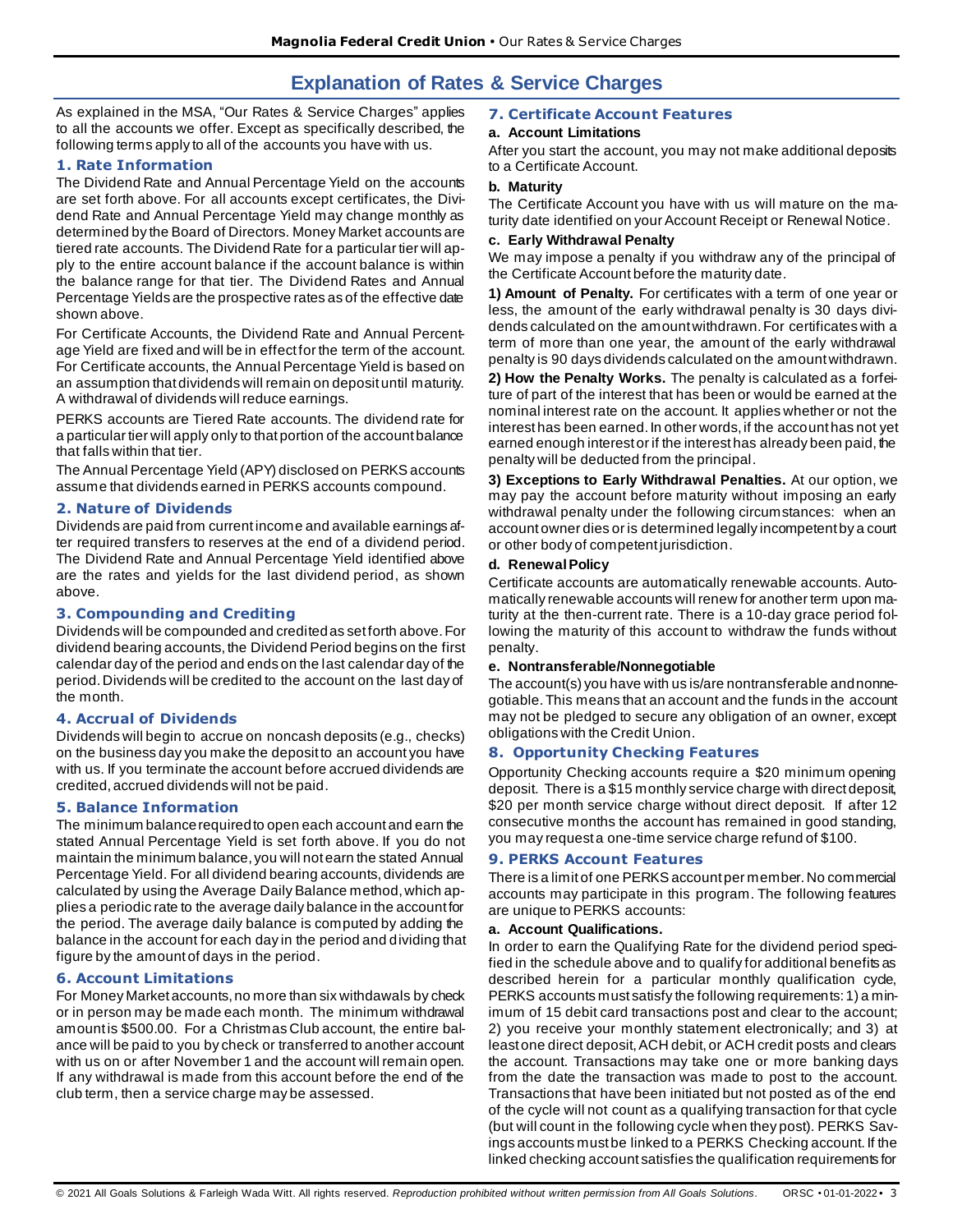a monthly qualification cycle, the PERKS Savings account will eam the qualifying rate for that cycle. Otherwise, the PERKS Savings account will earn the nonqualifying rate for that cycle.

For PERKS accounts the qualification cycle is defined as a calendar month (example: March 1 – March 31). One PERKS Checking or PERKS Savings account allowed per primary member's social security number. No commercial accounts may participate in this program.